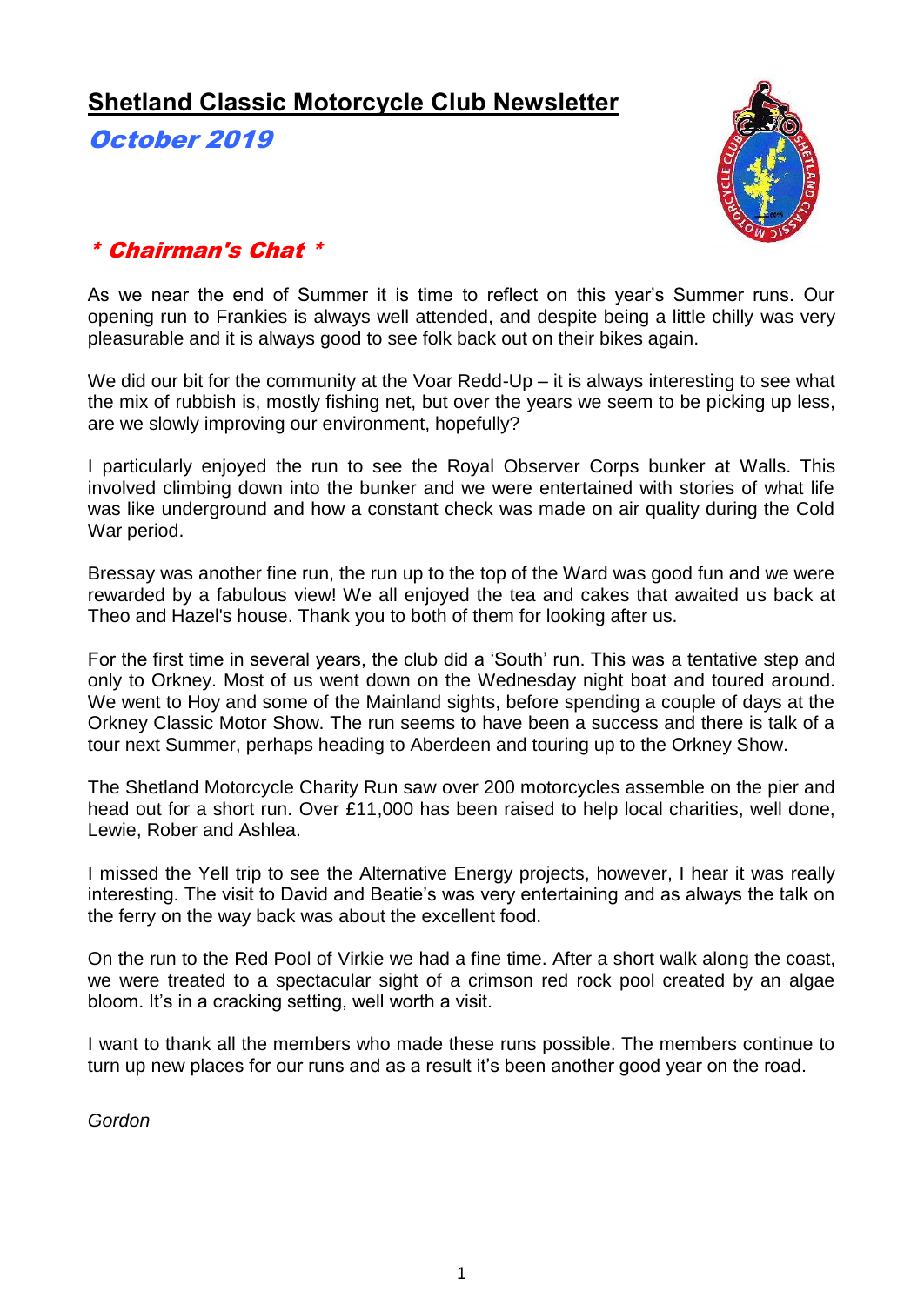# \* Rare Bikes In Shetland No 33 \*



Well, just when I thought we were running out of subjects, this ultra-rare beauty has found its way to our northern shores. Velocette fans will have no difficulty identifying the 500cc, Velo, Venom engine and gearbox, but what about the rest of this delectable machine?

The name on the tank is Indian, a name usually associated with big American V-twins, but this Indian/Velo was conceived in 1968 by American entrepreneur Floyd Clymer and features mainly Italian cycle parts including a lightweight frame from the Italjet company, Marzocchi front forks with Grimcea front hub having twin-leading shoe brake, Borrani aluminium rims and quick detachable tank and seat. The above modifications shave some 45 lbs (20 kg) off the weight of a standard Venom.

Only 250 of the model were produced in Italy, before Clymer's sudden death and the demise of the Velocette firm put an end to the project. Some 200 were exported to America and the remaining 50 were purchased by London Velo dealer Geoff Dodkin, for sale in the UK.

The new owner reports that he will not have it on the road this year, but I'm sure we will all look forward to him joining us on the runs next summer. So then, with Ivor and Theo up and running, we will hopefully be honoured with three Velo-engined machines. Now that's a sound I look forward to hearing!

*Joe Gray*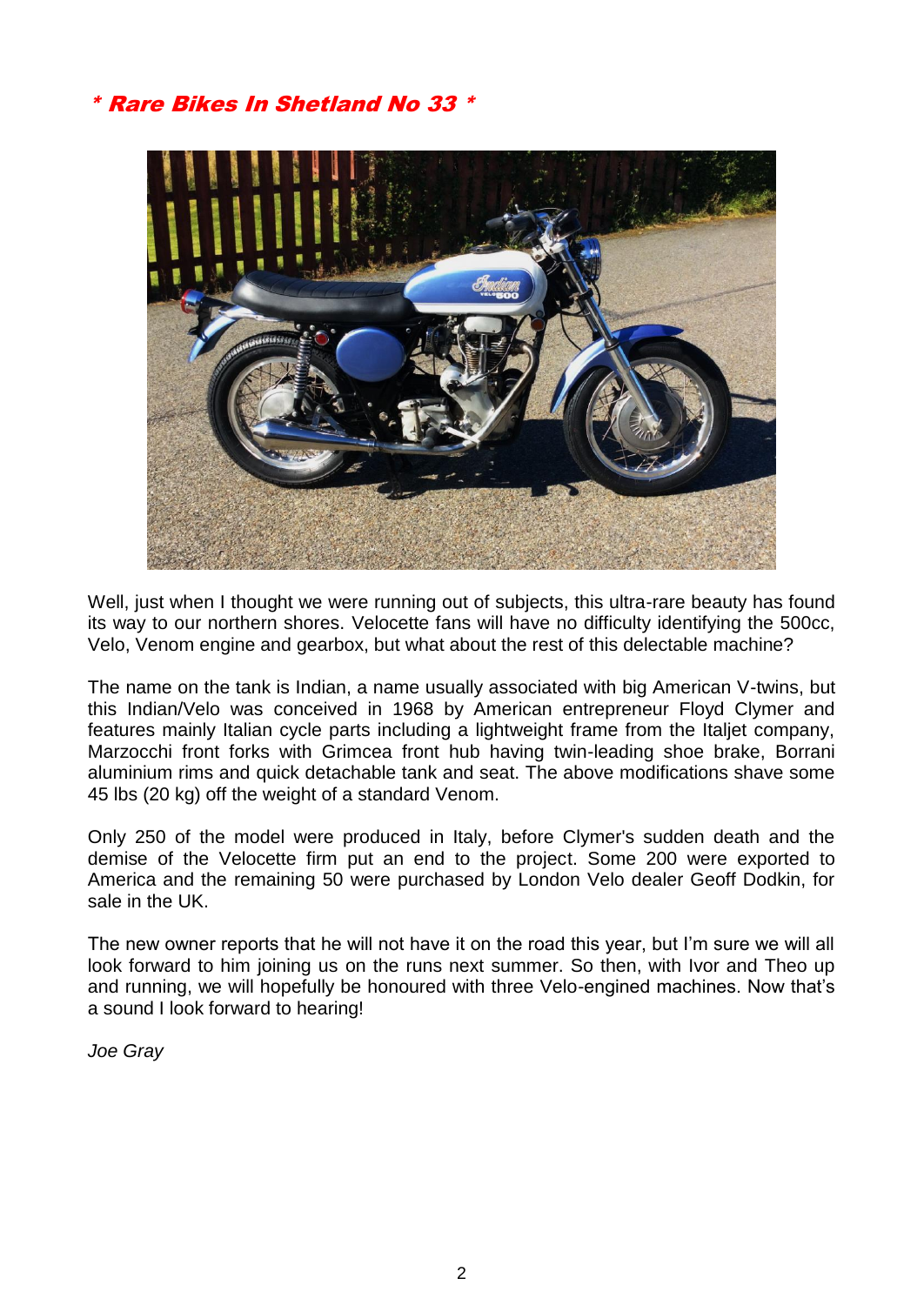## \* The Long Way To The Orkney Show, August 2019 \*

It was brought up at our AGM that it was time the club gave a return visit to the Orkney Classic Motor Show and a show of hands decided it would be a good idea. My friend, Peter Barclay, a club member and an Ariel Owners Club member from Edinburgh was keen for us to do another trip together, so I suggested we plan a trip incorporating the Orkney show. So it was decided that we planned our trip to meet up with the Shetland Classic Motorcycle Club members on Orkney. My choice of bike for the trip was to be my 1946 Ariel 350 w/ng (Chugga) and Peter's was to be his 1947 Ariel 350 NH Red Hunter.

I had booked my ferry to leave on a Thursday night so as to miss the 14 hour trip and bypass Orkney, it was not to be. I set off with what I had thought was plenty of time to get to the ferry from Nesbister. On leaving the house, "Chugga" was not running well. Wondering how this could be, as I had fettled Chugga as much as I could, after the third plug change, each change showing a very sooted up plug (rich running?), time was running out so I had Birgit change my ferry booking to the Friday to give me a day to find out what was wrong. After getting out of the bike clobber, I went to start. It didn't even take five minutes to find the problem: I had caused it myself by putting a sheepskin on the saddle to help with sore bum syndrome, more like pain in the neck, this was the cause as it had got sucked into the carburettor. Remove said sheepskin and normal running was restored.

Friday night, 14 hour sailing via Orkney in a sleeping pod, ear plugs in and blackout mask on, great night's sleep, I have since used one again and had another good night's sleep.

Off the boat on Saturday at 7.00am and headed down the coast road via Stonehaven to Edinburgh, first stop being an à la carte McDonald's breakfast in Arbroath, yum yum. Set off again across the Tay bridge, past the large concrete thing that looks like a boat and into Fife.

My original plan was to head to the Secret Bunker. Passing through St Andrews, I saw the signs for it and as I had made good time coming down, I decided I would go there. This bunker is big and well kept. I was only there for an hour, which is not really long enough. The entrance is by going into a building which looks like an old farm workers house. It belongs to a man called James Mitchell, who has managed to get most of what was down there put back as it was held in storage at RAF Lossiemouth. The bunker was used during the Cold War as a command centre to pull together information from around the UK. Even our own Royal Observer Corps would have had a phone link to it from the four bunkers here in Shetland.

On setting off, I thought I had better use the Satnav to help me get to Peters in Corstorphine. It was not to be, the battery died almost instantly, so to get onto the M8 for Edinburgh, I basically followed the coast of Fife, which took a while. Two or three miles from the Forth Bridge, the heavens opened. It is no fun sitting in a tailback in the heavy rain, and many of posh words were used to describe the rain. I decided I had had enough of crawling, so I took to filtering. Having never overtaken so many cars, I made it right through onto the bridge, the new bridge, such a feat of engineering. The next stop was coming up – a bikers cafe in South Queensferry. It was still raining when I got there but I got a good cheer from the people at the café which is run by bikers for bikers. After more à la carte food and enquiring after the directions to Peter's house, I went to set off. As I set off, the café owner came out with a bucket of soapy water and I enquired if he was going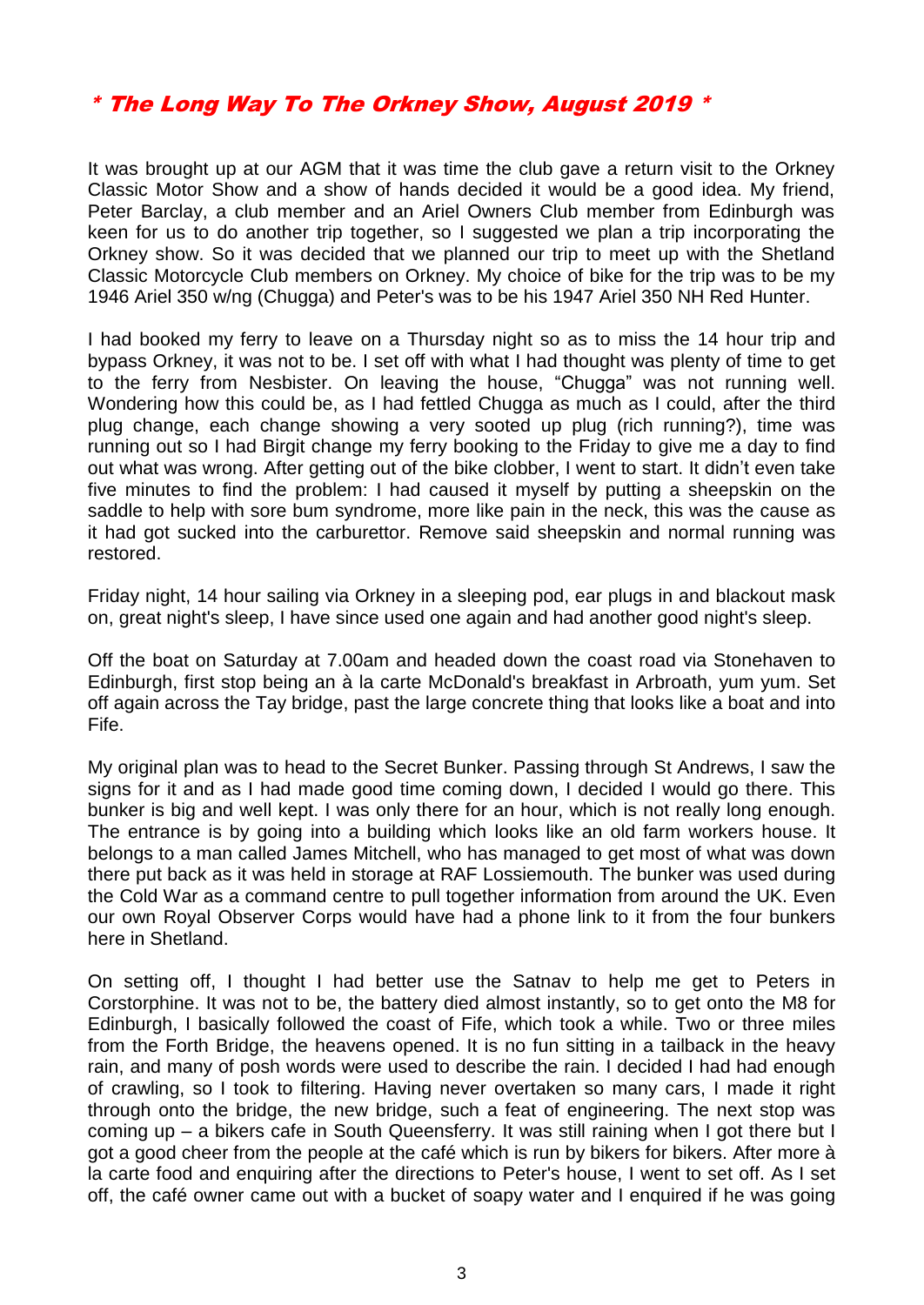to wash my bike. No, he said "I am going to put the soapy water on the drive, your bike is leaking oil." Oh well, situation normal.

Peter's house was five minutes up the road if I had gone the correct way. Needless to say, I did not, it took me more like twenty minutes, but I arrived there about 2.30 pm, "Chugga" never having missed a beat.



*Glen Quaich*

After a late night curry, the plan was to set off at 10.00 am and head for Daviot, a bikers B&B just outside Inverness. It was eleven when we finally set off in the still heavy rain, which was due to stop around midday, which as it happened did. We crossed over the bridge again and headed for Dunfermline, then eventually cut off and headed north on the A823 to Rumbling Bridge then onto the A822 for Crieff and a refreshment stop of soup and cake in a nice café in the center of Aberfeldy.

Heading for Aberfeldy, Peter took a left turn at Almuree which took us through Glen Quaich and over a stunning pass into Kenmore and the A827 for Aberfeldy.

Fully refreshed, we set off again via Tummel Bridge and the Queen's View and then onto the A9 heading for Aviemore and then eventually our B&B at Daviot. The A9 is a busy road and also very scenic, especially at the speed we were going. Where possible we would deviate onto side roads just to keep away from the speedy traffic.

Torguish House was to be our highlight of the trip. It is an old 18th century house which has been owned by some famous people, Alastair Maclean of "Where Eagles Dare" being one of them. The owners are also antique dealers and run a builders reclamation yard, buying up deceased estates, and buying or retrieving old building materials. Looking among the bruck, and I use this term loosely, can enthrall you for some time. On arrival, you are given a very warm welcome, shown to the gear room where you can hang up your bike clobber to store it or dry it. Then you are invited into the dining room for tea/coffee and cakes. The time you would like to be driven up to a local pub for your evening meal is asked also as they do not do evening meals and you are also picked up at a time that suits you. The means of transport to the pub was some kind of Russian personnel carrier with a missile on the roof. At the same time as we arrived, the son, Ben, arrived on his Rudge special with a sidecar fitted. It did not sound healthy and was running hot. We said we would take a look before we left the next day.

The interior decor of the house reflected the theme outside, motor bikes inside, a Stephens motorcycle in a glass case, a BSA Starfire on top of a side board in the dining room, a clock mechanism from a tower, a valve juke box which Peter fixed as soon as he got in the room, suits of armour and a waxwork waiter meeting you in the entrance hall, who looked so real he could have been alive. After a good night's sleep, which for Peter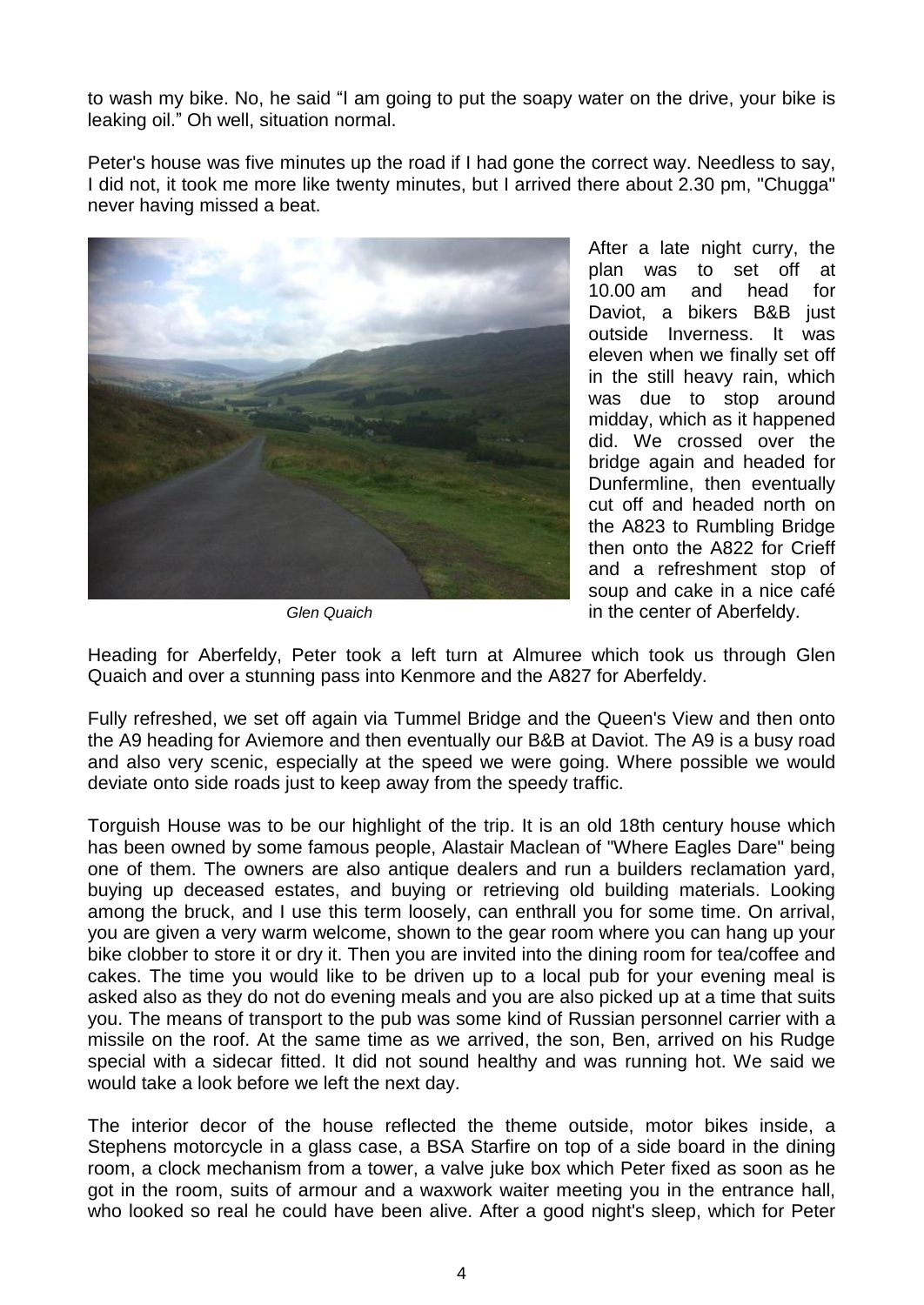was in a four poster bed, homemade breakfast was served in the dining room among all the described objects.



*Torguish House A friendly face*

Before breakfast, Peter had been up early and had taken the carburettor off his bike as it was not starting and running as well as he felt it should. Points were removed and cleaned and the gap was checked. After breakfast, it was the turn of the Rudge. It turned out that the primary chain was too tight, which explained the heavy grating noise. The choke and the advance and retard levers were fitted on the wrong sides, and the owner had not been advancing the ignition, he had been retarding it. Peter was also not happy with the excessive movement in the throttle cable. His tool kit included a small gas soldering bolt, so the cable was duly altered and come lunchtime the bike was running well. We were invited in for lunch during which I said that we had still to pay our bill, but no payment was taken as they were chuffed to have the Rudge running well. We duly left at 2 pm to make our way up to Talmine on the north coast, 150 miles away.

About six miles out of Inverness, we filtered by a long queue of traffic, only to be held up by a policeman. There had been an accident which we could see, the officer pointed out a detour, but next thing I know, Peter has his bike up on the grass verge, and is proceeding to tear it to bits again. He was still not happy the starting and running. At this point, I phoned our B&B for the night just to let them know we were on our way and would maybe be a little late. By the time Peter had got his bike back together, most vehicles had turned and gone for the detour so we did the same, turning off the A9 at Alness to take a back road over to the B836 at Easter Fearn, then stopping in Ardgay for fuel and an ice cream as by now the day was quite warm. Suitably refreshed, we set off for the final leg of the day, continuing on the A836 which takes you through Bonar Bridge and on to Lairg. From then on it was a straight run right up the middle of the North of Scotland, past Altnaharra, the Crask Inn, which is really in the middle of nowhere and finally into Tongue. The ride up was stunning and every bit as good as the West Coast. The evening light at around 6 pm was good and we stopped several times just to look at the view. Arriving at Tongue, I got my direction wrong and we ended up having to turn back. We were heading for our B&B in Talmine which was over the causeway and I had trouble finding how to get to it.

Our B&B for the night was called Cloisters, as it was once the church for the area. An architect and his wife had retired to it in 1991 and made it into their home. Our room was in an annexe to the side of the church. The landlord, Billy, booked us a table for our evening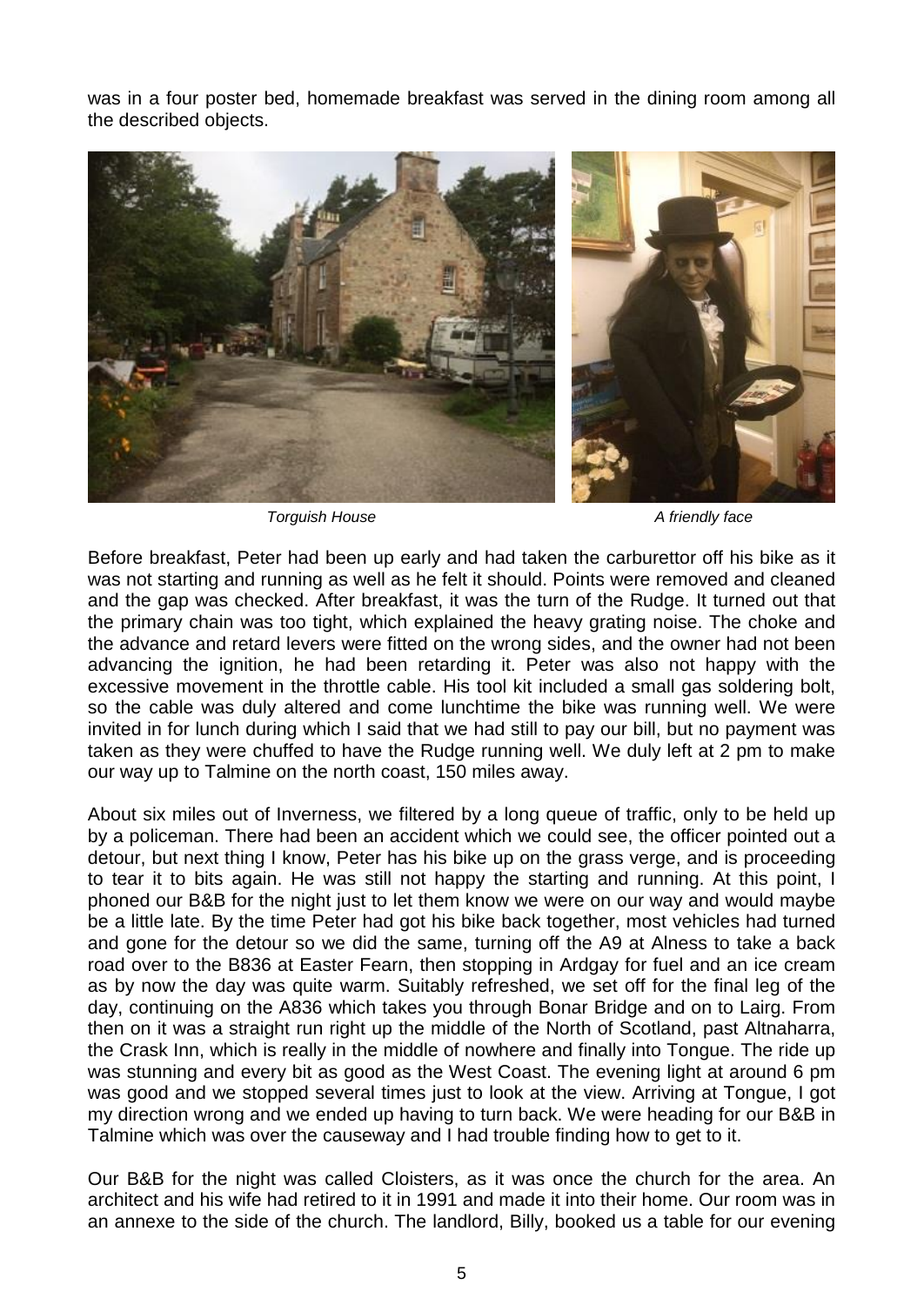meal at the Craggan House Hotel, a five minute walk up the road and we sat outside with a pint, enjoying a splendid meal and the great view which made a fitting end to the day. Eventually, we had to go in though as the dreaded midges appeared. Inside, we met the chef who had cooked our meal and the young waitress who served us. She was from Galway in Ireland and just worked the summers to go travelling with her partner.



*Our B&B in Talmine The view*

Next morning, breakfast was in the porch entrance of the church. Billy and his wife are quite elderly, him suffering from arthritis and her waiting for a hip operation. On finishing our breakfast, we were invited in to pay our bill. What a lovely space inside, a high roof and a set of steps up to a mezzanine bedroom area. There was a piano in one corner, which Peter asked if he could play, and then duly did, enjoying the excellent acoustics. Billy plays the clarinet in a local jazz band. High up facing us on the stairs was a beautiful pendulum clock in a glass case, ticking away at the wrong time, much to Peter's annoyance, so a step was found and he got the clock set up so they could restart it at the correct time when they came home from their shopping trip. There was another clock not working on a sideboard, that's when I said it was time we were going, as before you knew it, it would be lunchtime again.

Setting off at 11.00 am, we headed for John O'Groats. Stopping on the way at Bettyhill for fuel and an ice cream, we met a couple of lads from Manchester on two Kawasakis. They loved the old bikes and one told us a story about how his grandfather had dug a hole in the garden and buried his old bike. He said that when he got home he may go and dig it up as they still have the house.

We had lunch at John O'Groats, had a small walk about, then lay down just under the pole that people take photos at for a souvenir. We must feature in a view as it was only afterwards that I said to Peter, look where we have had our kip. From here, we set off for Dunnet Head. It was quite misty on the way but cleared up once we got there and you could see the south end of Orkney in the distance. Here we met an Italian man and his family, he was a biker and proceeded to show us pictures of his various Motor Guzzi motorcycles. Our stop for the night was to be in Scrabster, so we made our way back again the way we had come past Dounreay. The Ferry Inn was our bed for the night, a great place with good food in the adjoining restaurant. An aperitif of a pint or two before our evening meal was had sitting outside as we had good weather. We had been very lucky with the weather for our trip, no rain since leaving Edinburgh.

Up early the next day for breakfast, before heading off to get the ferry from Gills Bay, it started off drizzly but cleared up. It didn't seem logical, I know, to stay in Scrabster and get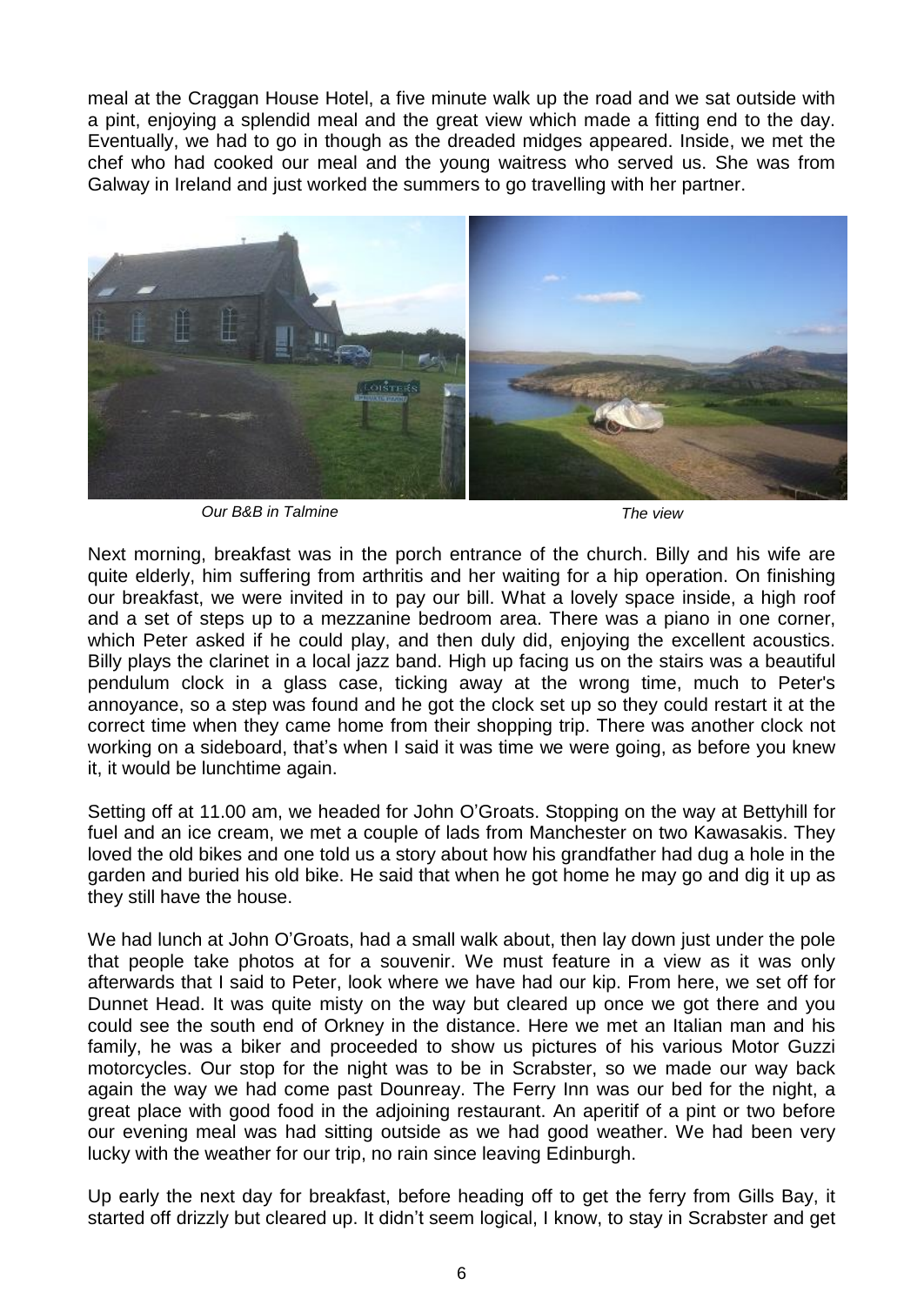the ferry from Gills Bay, especially since there is a ferry that leaves from Scrabster to Orkney, but then I am not logical and the Gills Bay ferry is cheaper and quicker. It is a high speed aluminium catamaran.

We arrived in Saint Margaret's Hope at about 11.00 am and headed over to Kirkwall to fuel up. What to do now? We decided we would go and see Maes Howe. The setup for viewing it was different from what I remembered from a previous visit, the visitor centre is about a mile up the road and you have to be bused to the site as it is deemed too dangerous to cross the road, which as it happens you still have to do. The old visitors centre was in an old mill but it is situated close to a fast straight piece of road. While waiting for our tour, we walked down to a local ice cream maker shop/cafe, very good ice cream, homemade cakes and coffee.

The young girl who led our tour was very good and was obviously enjoying her job. She mentioned a new dig that was taking place near the Ring of Brodgar and that was when I remembered that my nephew, Brydon, was doing a summer placement there, so our next stop was the dig. It took a while to find him but find him we did. He seemed to be enjoying it, I think you would neat a lot of patience for that job, I would be tempted to use a digger. Lunch was to be at the Skara Brae visitor centre and on the way we stopped to take a look at the Ring of Brodgar and to take some pictures. After lunch, we thought we would go to the falconry but it was closed, so we decided we would go back to the Ring Of Brodgar for some photos of the bikes in the view as the bus tours would be gone. This we never got done, forty miles later we came onto the main road for Kirkwall, such fun when you are lost, I never knew Orkney was so big.

Our bed for the next four nights was to be the youth hostel, which took a bit of finding. We got a good look at the new hospital, a semicircular building, every day as the hostel is behind it. We met one of our group there, John Shaw from the Borders, who had taken a small Rudge up in the back of his van. Out for a couple of beers before our evening meal in an Indian restaurant.

The hostel had no breakfast provided unless you cooked it yourself so we frequented the Pamona cafe on the high street, an old-school cafe that serves a good breakfast and as we went there regularly, we were soon considered regulars. When the owner overheard us wondering what we were going to do for breakfast on Sunday as the cafe wasn't open, he said "boys, come to the side door and I will make you breakfast as I have to get breakfast for my guests in the B&B".

So after a good breakfast, we set off to meet up with the rest of the Shetland Classic Motorcycle Club members. There is more to tell about the trip but I'll leave it to others to fill you in on the rest.

*Dean and Chugga*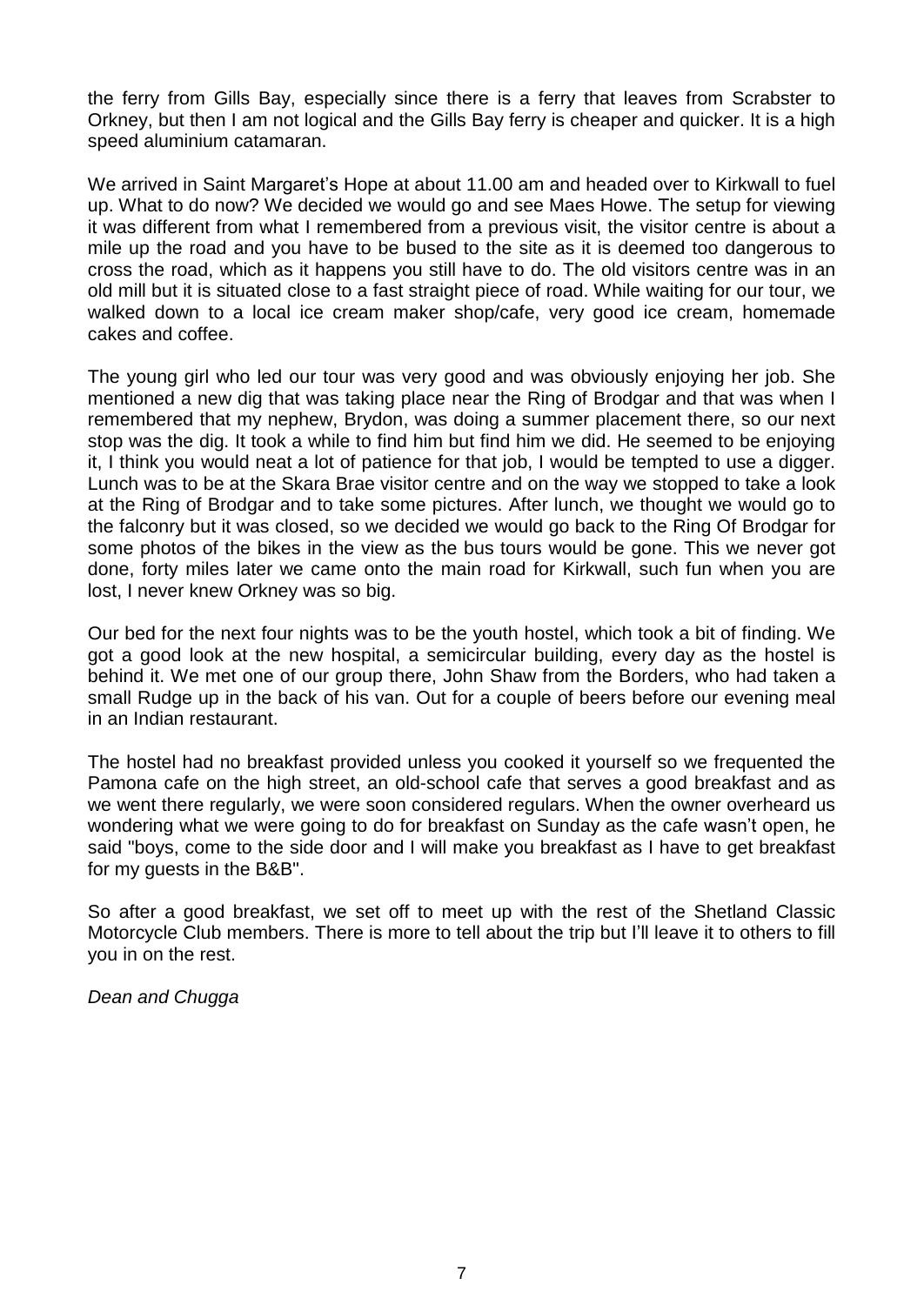## \* The SCMCC's Adventures in Orkney \*

We left Lerwick on the boat on Wed 31st July. On Thursday, apart from myself, all the others went to Hoy and had an enjoyable day (see insert). I had been to Hoy for a full week previously so opted to go to Rousay instead. I did a leisurely circuit of the Isle and visited the archaeological site being excavated at the Knowe of Swandro and was given a personal tour of the site. The ferry stopped off at Egilsay and Wyre on the way back.

On the Thursday we met up with the rest of the gang - Peter and Dean on their Ariels, John Shaw on his Rudge and Shaun from Caithness on his Swiss Army Condor. We took the ferry to Hoy and went the Longhope lifeboat museum, where we were shown round by the current coxswain's wife. She did not allow us to do a launch which was a bit disappointing.



*On the Ferry to Hoy The Longhope Lifeboat*

We also visited the Martello tower. The guide was an interesting chap who also has a few bikes, including a Royal Enfield. He kept us entertained with stories about the tower and John, whose family bought the tower and its building to run a chicken farm. I had met John on a previous trip and he is now in his nineties and keeps discovering more of the tower's artefacts, most recently the original front door key.

Lunch was at a fine cafe on our way to Rackwick beach, it was recommended by the guide at the Martello tower. We spent far too long socialising and I thought we had just enough time to get to Rackwick. I had not realised the short route was initially on road but the remainder was a track. This required a bit of a diversion past the Dwarfie Stane. There was a wedding going on at Rackwick, but we did not disturb them, we just scrambled about on the rocks, although the drinks table was tempting.





*Rackwick Beach The Beneth'ill Café*

We had to open things up to get back to the ferry in time, which was good fun.

*Gordon (photos by Dean)*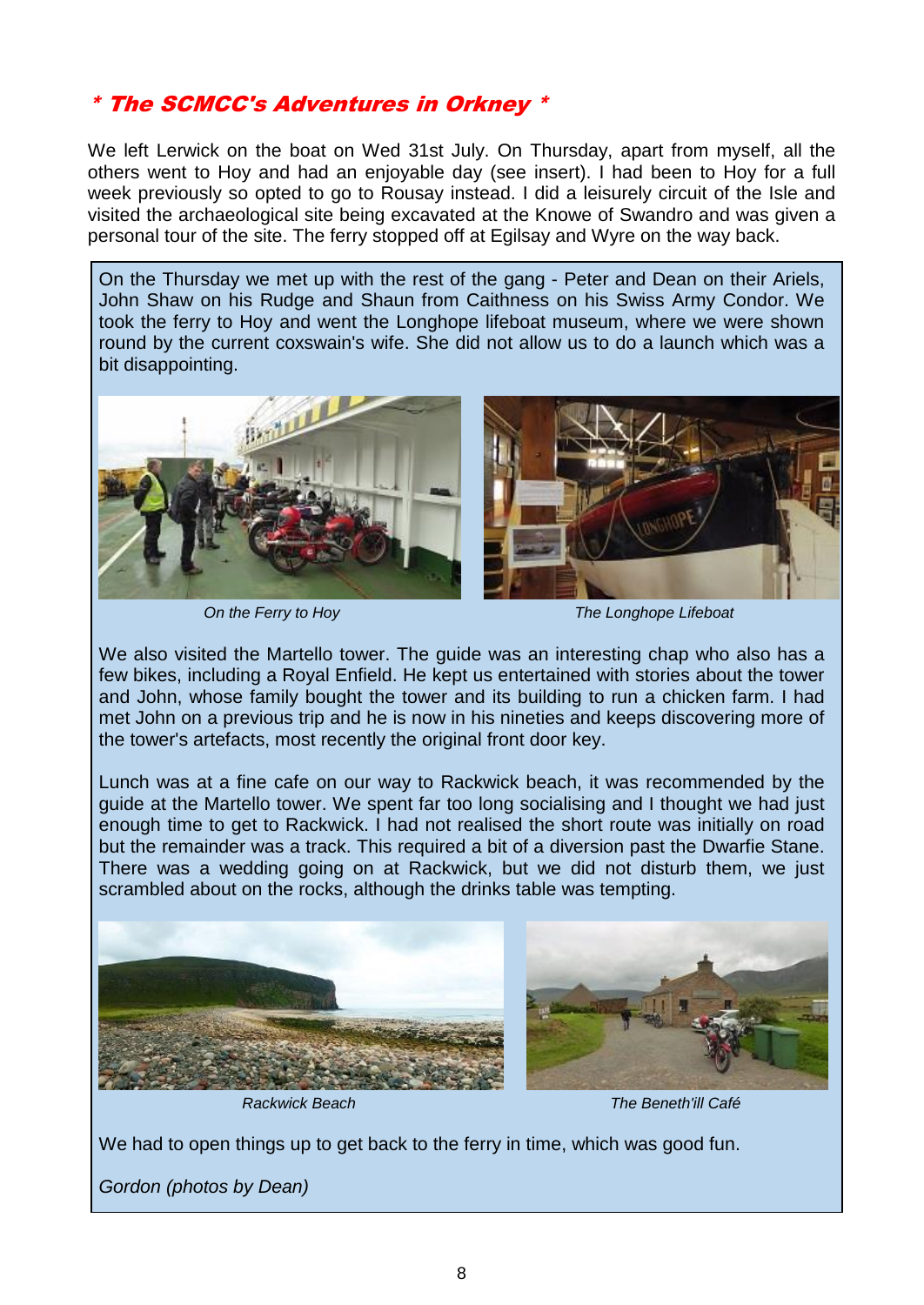At night we had a meal at the Italian restaurant, Lucano in Kirkwall.

On Friday we went to Stromness to see the wartime gun battery but unfortunately it was closed. Our main objective was to go on to see the Twatt Airfield which was surprisingly intact. The control building had been prepared for demolition but was given a reprieve at the last minute. The meal at night was at the Kirkwall Hotel.



*The control tower at the Twatt Airfield Former cinema at the Twatt Airfield*



On Saturday we went to the show. The show was celebrating the 80th anniversary of David Brown Tractors (70 at show) and 60 years of the Mini (35 at show). The Orkney & Shetland Aviation Research group were commemorating 80 years of Hatston Aerodrome with an indoor display of military memorabilia. Saturday was mostly for the exhibitors and Sunday was when the public visited. There were 80 motorbikes and quite a lot of them were Japanese classics. I was impressed by the military display from Aberdeen. The big 2 storey trailer unit with a lift in the photo, was used for accommodation and a kitchen during the show and all the display items were transported in the trailer. The 2 Tanks were transported in another trailer. The trailers act as storage for the display and when loaded, they are ready for the next show. When we were sitting outside on Saturday night waiting for our meal at the Ayre Hotel, the 2 Tanks came roaring up the street around the roundabout and back again, quite a treat!



*The military display Inside the trailer*

Another of the items John Peterson and I were taken with was the Bond 3-wheeler. The Villiers engine looked to be taken straight from a motorbike, with the kick start still usable as a last resort but as you can see there is plenty of room in the engine bay to perform the act.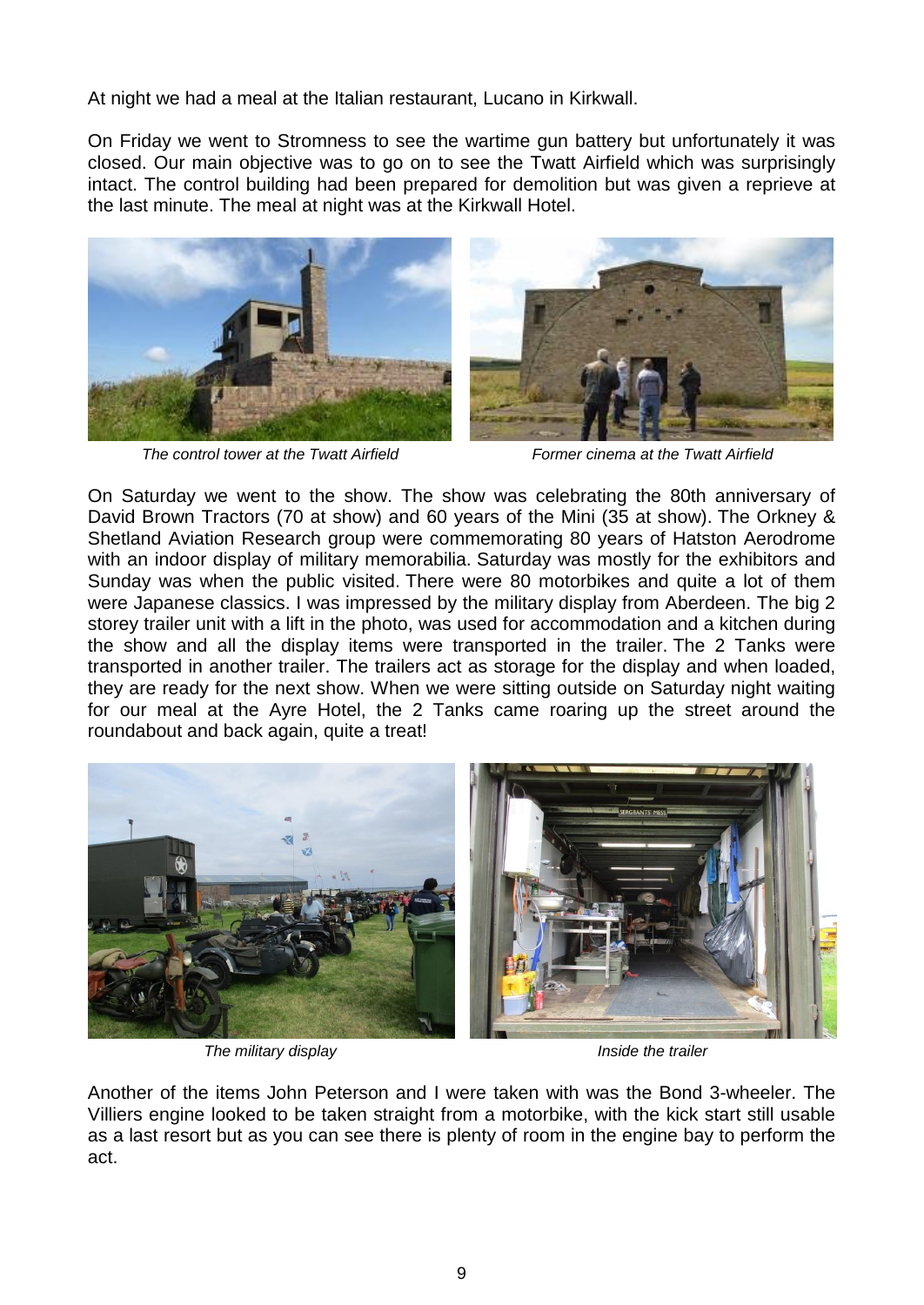

*Bond 3-wheeler The engine bay*

On Sunday, the main day, we had plenty to keep us occupied with, parades in the show ring and a threshing mill and silage cutting displays. After the show we parked our bikes at the ferry terminal and got a mini bus out to the Merkister hotel for our meal. All the meals we had were very good and could recommend all the places. There were a few spits of rain on our way back to Kirkwall but our bikes were dry when we got back there. The weather for the whole trip could not have been better, a very enjoyable trip.

*Lyall*

## \* Get Involved \*

### **Upcoming SCMCC Committee vacancies**

As you will know, we are coming to the end of the three years of Gordon's chairmanship. We will therefore need to appoint a new chair at the upcoming AGM. If you would like to nominate yourself or someone else, please let any of the current committee members know.

We are also looking for a new newsletter editor as I will be giving up this position.

### **Help needed for the 2020 Classic Show**

The Classic Show Committee is looking for a minute taker. The committee meets around once a month, usually at Clickimin on a Tuesday evening.

Some support is also required to help Theo with the advertising for the programme. This is an important role as it brings in a substantial part of the show's income.

If you are interested in any of these roles and would like more information, contact Gordon.